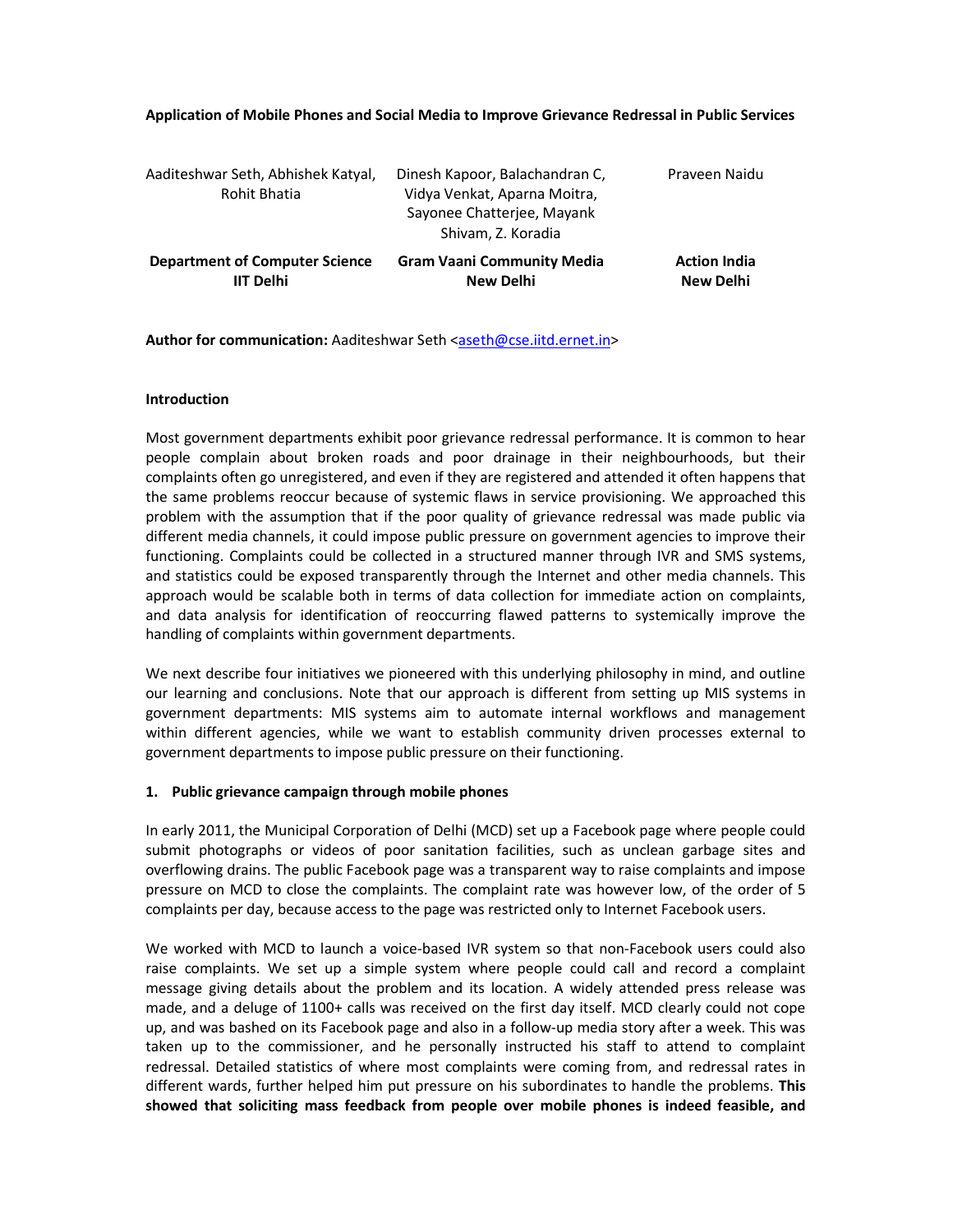**operating in such a binge campaign-oriented mode in affiliation with newspapers and social media channels can impose pressure on public authorities to improve their functioning.** 



**Fig. 1:** Snapshot of complaint redressal status from different zones of Delhi, regularly published on Facebook along with recordings of interesting issues. Data from the graph was published in a leading national newspaper, which caused the MCD to issue notices to their officials

# **2. Citizen based monitoring of public services**

The statistics generated through the complaint management system we put up for MCD convinced the authorities about the value of such internal tracking systems and metrics. We then put up another system, starting with the small niche of garbage monitoring, where various contractors of MCD would report when they cleaned a garbage site; citizens could access these reports and dispute them if the status reported by the contractors did not tally with the actual situation on the ground.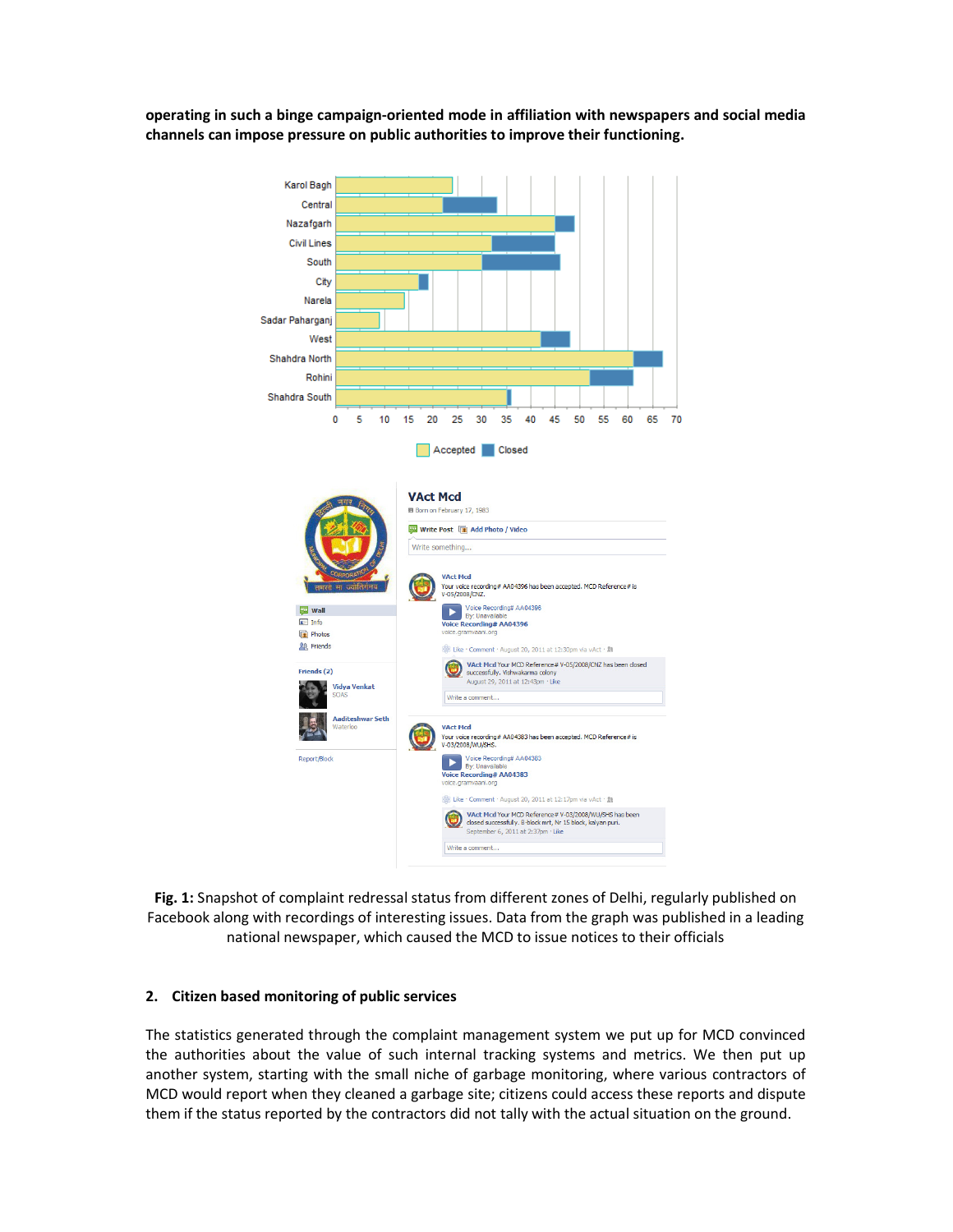

# Punjabi Bagh

| <b>Dhalaos</b>                                                                                                                                                                   | Issues                      |                                         | <b>Report Archives</b>   |                          |                                   |                    |                                                    |          |
|----------------------------------------------------------------------------------------------------------------------------------------------------------------------------------|-----------------------------|-----------------------------------------|--------------------------|--------------------------|-----------------------------------|--------------------|----------------------------------------------------|----------|
| <b>General Information</b><br>Report time: Feb. 25, 2012, 3:09 p.m.<br><b>Monthly Report</b><br>To dispute Dhalaos status:<br>Call: 9910153713<br>Email: modelward@gramvaani.org |                             |                                         |                          |                          |                                   |                    |                                                    |          |
| Dhalans                                                                                                                                                                          | Location                    | Color                                   | <b>Last Report Time</b>  | Comments                 | Disputed(Yes/No)                  |                    | <b>Citizen Reports Cleaning Consistency Action</b> |          |
| 81/103/WZ                                                                                                                                                                        | ROAD NO:41, W.P. BAGH       | GREEN                                   | Feb. 25, 2012, 2:09 a.m. | <b>Reported as Green</b> | No.                               | 2 reports open     | 92%                                                | dispute. |
| 82/103/WZ                                                                                                                                                                        | <b>IHEEL PARK MADIPUR</b>   | GREEN                                   | Feb. 25, 2012, 2:10 a.m. | <b>Reported as Green</b> | No.                               | 1 reports open     | 96%                                                | dispute. |
| 83/103/WZ                                                                                                                                                                        | <b>CENTRAL BANK MADIPUR</b> | GREEN                                   | Feb. 25, 2012, 2:10 a.m. | <b>Reported as Green</b> | No.                               | 1 reports open     | 94%                                                | dispute  |
| 85/103/WZ                                                                                                                                                                        | A-BLOCK, MADIPUR            | <b>GREEN</b>                            | Feb. 25, 2012, 3:09 p.m. | <b>Reported as Green</b> | Yes                               | 2 reports open     | 88 %                                               | dispute. |
| NUC-3/103/WZ                                                                                                                                                                     | <b>ISKCON Temple</b>        | GREEN                                   | Feb. 25, 2012, 2:10 a.m. | <b>Reported as Green</b> | No.                               | 1 reports open     | 94 %                                               | dis pute |
| NUC-7/103/WZ                                                                                                                                                                     | Rajiv Candhi Camp           | GREEN                                   | Feb. 25, 2012, 2:10 a.m. | <b>Reported as Green</b> | No.                               | No issues reported | 100 %                                              | dispute  |
|                                                                                                                                                                                  |                             | Selfreports from MCD<br>and contractors |                          |                          | <b>Site related</b><br>complaints |                    | Citizens can dispute<br>reported stats             |          |

Citizen Score: 6.8 / 10.0





**Fig. 2:** Snapshot from http://mericity.in – a status reporting website for garbage sites. Citizens can query the status reported by MCD contractors, and dispute the status if it does not match the actual situation on the ground

There is significant anecdotal evidence that citizen monitoring has improved the cleanliness status of different garbage sites. The system is now being expanded all across Delhi. Monthly reports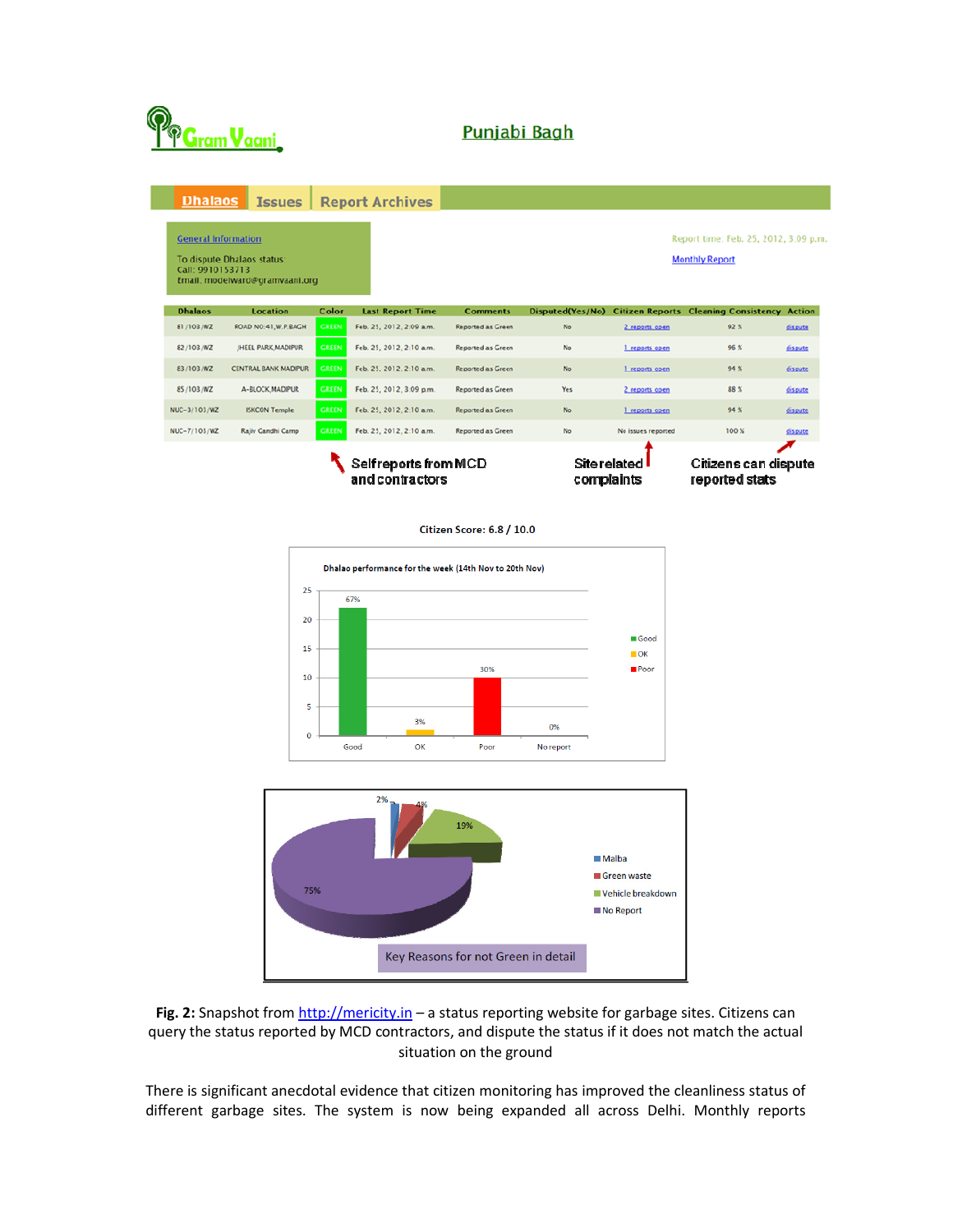generated by the system are reviewed in weekly meetings by the MCD commissioner. We plan to extend the initiative to citizen-driven monitoring of other public services as well, including street cleaning, electricity power cuts, water cuts, teacher attendance in public schools, etc. The statistics generated from the system will be used to generate performance report cards for the concerned political representatives and government departments, as we explain next.

Internal adoption of the system by MCD showed that **government departments indeed do value such performance monitoring systems,** and the improvement in cleanliness of the garbage sites showed that **citizens can indeed engage collaboratively with government agencies to improve their processes.**

# **3. Community driven complaint management system**

Similar to MCD's deployment, we set up another IVR system for an NGO Action India, operating in slum colonies of East Delhi. The NGO would process the complaints collected through the voice system, and take them up with the municipal councillors in the slum colonies. The councillors then followed up with heads of different government departments to redress the complaints. But this time rather than use the mainstream or social media channels for public transparency, we chose to use wall-newspapers published by Action India to display performance reports of the sanitation status of different colonies. The reports contained comparative statistics and photographs of the councillors to convey a competitive message to the councillors and urge them to perform better. In the future, we will expand the statistics generated by the system to create performance report cards for different councillors based on their effectiveness to negotiate better living standards for their constituencies.



**Fig. 3:** Illustration of power relationships between different stakeholders. The system helps citizens put pressure on their political representative, who in turn puts pressure at different levels in the administration hierarchy to improve the delivery of public services

The project brought out valuable anecdotal evidence which showed that there is considerable **potential to play upon power relationships between councillors, MLAs, and government officials**. Several community members also claim to have felt empowered, now that their problems could reach the right officials who otherwise would not even talk to them.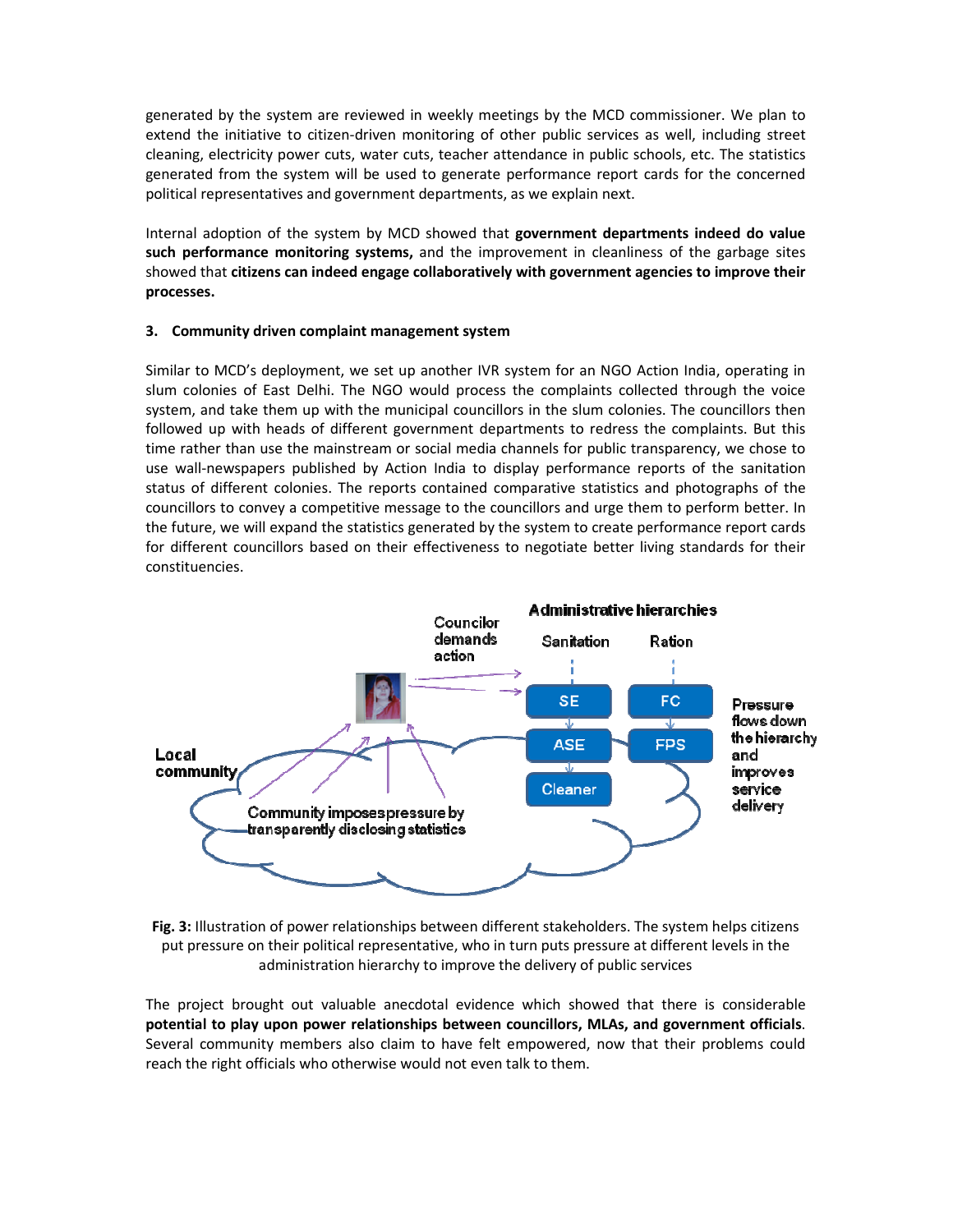| <u>सीमापुरी</u>                                                                                                                                                | निगम पार्षद: श्रीमती शकुन्तला देवी म.ल.ए: श्री वीर सिंह धींगान |                                                                                                                                           |  |  |  |
|----------------------------------------------------------------------------------------------------------------------------------------------------------------|----------------------------------------------------------------|-------------------------------------------------------------------------------------------------------------------------------------------|--|--|--|
| कोम्प्लैंटस की स्तिथि यह है<br>1. 2 कोम्प्लैंट्स के ऊपर काम नहीं किया गया<br>2. 1 कोम्प्लैंट्स के ऊपर काम पूरा नहीं हुआ<br>3. 2 कोम्प्लैंट्स के ऊपर काम हो गया |                                                                |                                                                                                                                           |  |  |  |
|                                                                                                                                                                | Complaint Type Plot<br>20%<br>0%                               | Monthly Plots<br>2.0                                                                                                                      |  |  |  |
| पुराने अनसुलझे कोम्प्लैंट्स<br>साफ़ सफ़ाई -              <br><u>जल स्वच्छता - [ ]</u><br>$\overline{2}$                                                        | 20%<br>I Water Sanitation III Hygeine III Raashan III Pension  | 1.0<br>0.0<br>$\mathcal{R}$<br>$\overline{2}$<br>$\mathcal{L}$<br>5 6 7 8 9 10 11<br>$\mathbf{1}$<br>Not Started E Completed E Incomplete |  |  |  |

**Fig. 4:** Screenshot of report generated using complaint data on sanitation, pension, and ration problems faced by the slum community of Seemapuri. Showcasing photographs of the local municipal councillor and MLA further helped convince them to participate in the system

## **4. News-over-phone service for rural areas**

In a similar vein, we launched a news-over-phone service for rural areas of the state of Jharkhand in India. People could call into an IVR system attached to a toll-free number and leave a news item, or listen to items left by other callers. We would validate and moderate all reports before publishing them on the phone and the Internet. People called in to report incidents such as malaria outbreaks in remote villages, corruption in the PDS system, poor records maintenance of NREGA works, etc. We also forwarded incidents of corruption and human rights violation reported on the service, to social workers and government officials at the local and state levels to translate the reports into real impact. In the first one month of its usage, the service logged over 40,000 calls with an average duration of 3 minutes, attracted over 5,000 unique callers, and over 150 reports were filed.

We realized anecdotally that government officials were actually **afraid of these reports being published online**. Some lower level officials even called us requesting for removal of reports filed specifically against them. There were also incidents where we have forwarded some complaints to higher level officials, who got the issues rectified from the government staff. We also partnered with the local newspaper, Prabhat Khabar, which further took up a few important stories for publication and imposed additional pressure for grievance redressal.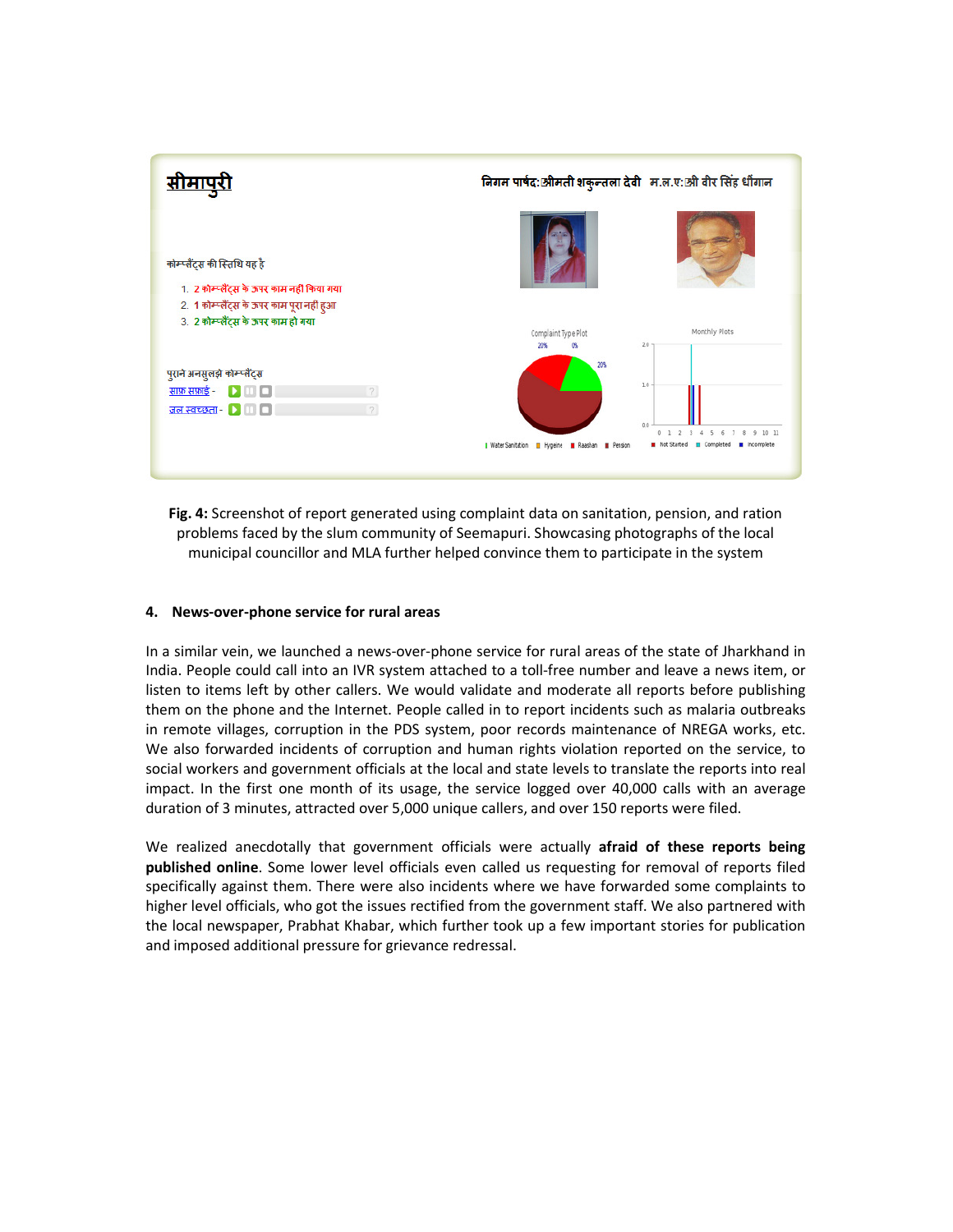



## **What works**

As a result of these experiments, we have evidence for the following ways in which mobile phones and social media can improve grievance redressal:

- **Government officials are afraid of transparency:** A system that makes complaint status transparent can be used to put pressure on government officials so that higher authorities do not come to know about a lapse of service from their end.
- **Statistics can help senior-level government officials:** Due to poor internal processes within government departments, senior-level officials can use statistics published by third-party agencies to monitor the functioning of different departments under their jurisdiction.
- **Media can put pressure on politicians:** Politicians are the only people answerable to citizens, and are concerned about how the media portrays them in front of the public. They would like to give public the impression that they are leaving no stone unturned in helping their electorate, thus opposing media stories can leave them concerned.
- **Media pressure need not just be through mainstream media:** Alternative channels such as publishing news over the phone, or on pamphlets and wall-newspapers, attain a media character of their own once they become sufficiently popular.
- **Mobile phones are an effective mass-outreach medium:** Given the wide proliferation of mobile phones and their ease of access to even poorly-literate populations, IVR systems seem suitable to engage large groups of people from the bottom-of-the-pyramid and provide services to them equivalent to those provided via the Internet.

## **And what does not: How to sustain such initiatives?**

There are two additional points worth mentioning to ensure sustainability of these initiatives: